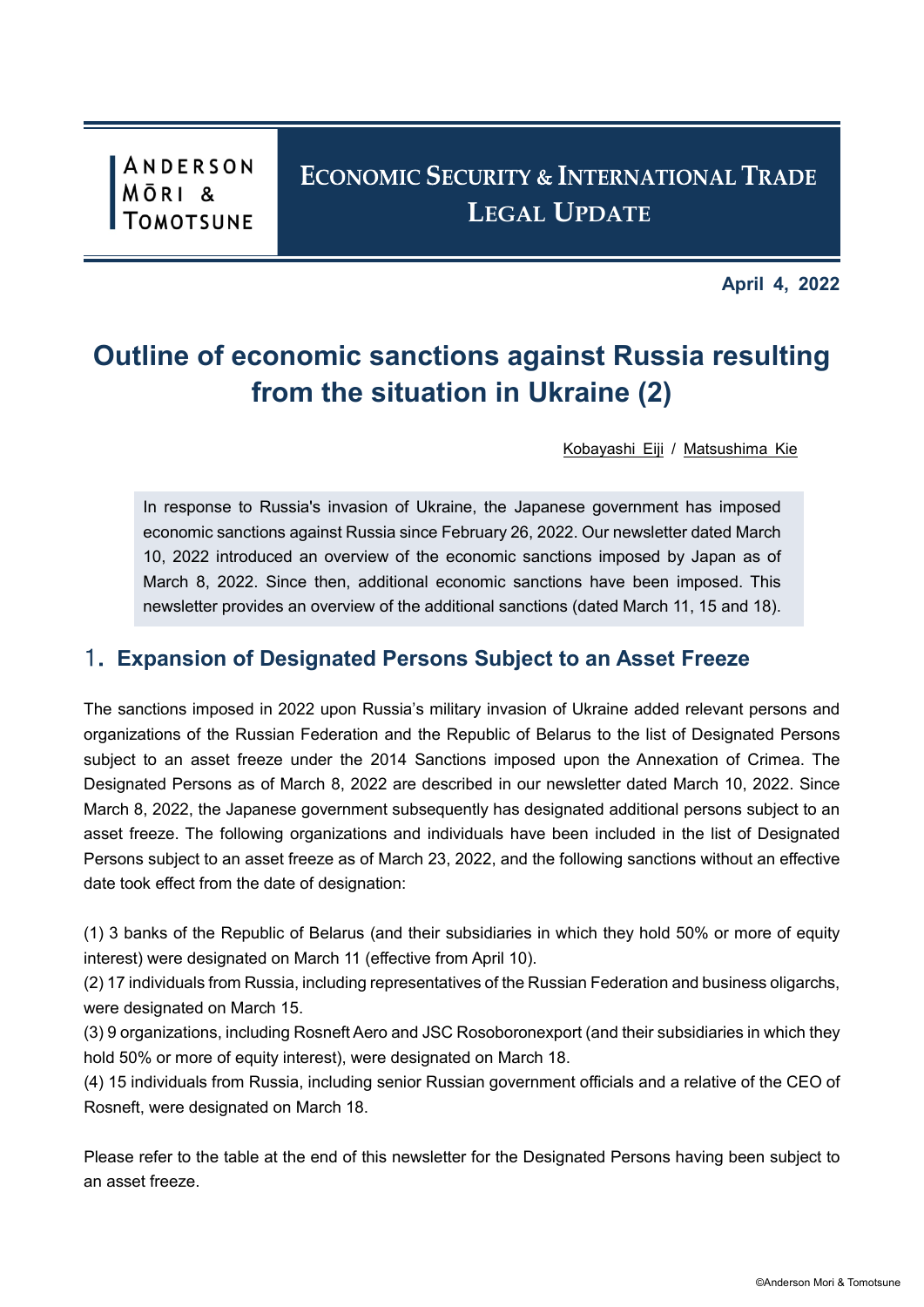On March 14, 2022, the Ministry of Finance ("**MOF**") and the Financial Services Agency confirmed that payments made by the transfer of crypto-assets are also subject to restrictions on payments under an asset freeze, and issued a request to crypto-asset exchange operators not to transfer crypto-assets to Designated Persons.

## 2. **Materialization of Export Control**

As described in our newsletter dated March 10, 2022, upon Russia's invasion of Ukraine, the economic sanctions have imposed export restrictions on 49 Designated Organizations in the Russian Federation and on 2 Designated Organizations in the Republic of Belarus designated by the Ministry of Foreign Affairs. Previously, permission from the Minister of Economy, Trade and Industry ("**METI**") was required for specified capital transactions pertaining to exports (set-offs for a loan contract pertaining to an export or the transfer of industrial property rights and a guarantee contract for obligations pertaining to an export, among others) between a Japanese resident and a Designated Organization in the Russian Federation under the Sanctions of 1 March 2022, and between a Japanese resident and a Designated Organization in the Republic of Belarus under the Sanctions of 8 March 2022, respectively. Permission from METI was also required for the receipt of payments from a Designated Person pertaining to the export of goods, the transfer of industrial property rights or their licensing, and the provision of specified technology.

These measures indirectly restricted certain transactions and payments, such as set-offs related to export transactions. At the time of the introduction of these measures, the Japanese government published a press release where it introduced these measures as a "first" step, and planned additional export controls in the future. The Japanese government announced and promulgated specific export regulations on March 11 and 15, followed by the issuance of relevant ordinances and notifications that came into effect on March 18 (the "**Export Control of 18 March 2022**"). The Export Control of 18 March 2022 directly restricts exports by requiring approval of METI. The outline is as below at items (1)-(5). In addition, it also restricts the provision of certain services (such as the provision of specified technology). The requirements for items subject to export restrictions are set forth in various notifications and circular notices concerning the Export Trade Control Order. In order to determine whether any export restrictions apply to individual export transactions, it is necessary to review the relevant notifications and circular notices together.

(1) Restrictions on the exportation of products subject to the International Export Control Regime to Russia and Belarus

(Products covered: machine tools, carbon fibers, high-performance semiconductors and others)

- (2) Restrictions on exports to Designated Persons in Russia and Belarus (Organizations covered: the Russian Ministry of Defense, Russian aircraft manufacturers, and others)
- (3) Restrictions on the export to Russia and Belarus of general-purpose products that are seen as capable of contributing to the the military capabilities of Russia and Belarus (Products covered: general-purpose products (such as semiconductors, computers, and communication equipment) and their related technologies)
- (4) Restrictions on the export of oil refining equipment and other equipment to Russia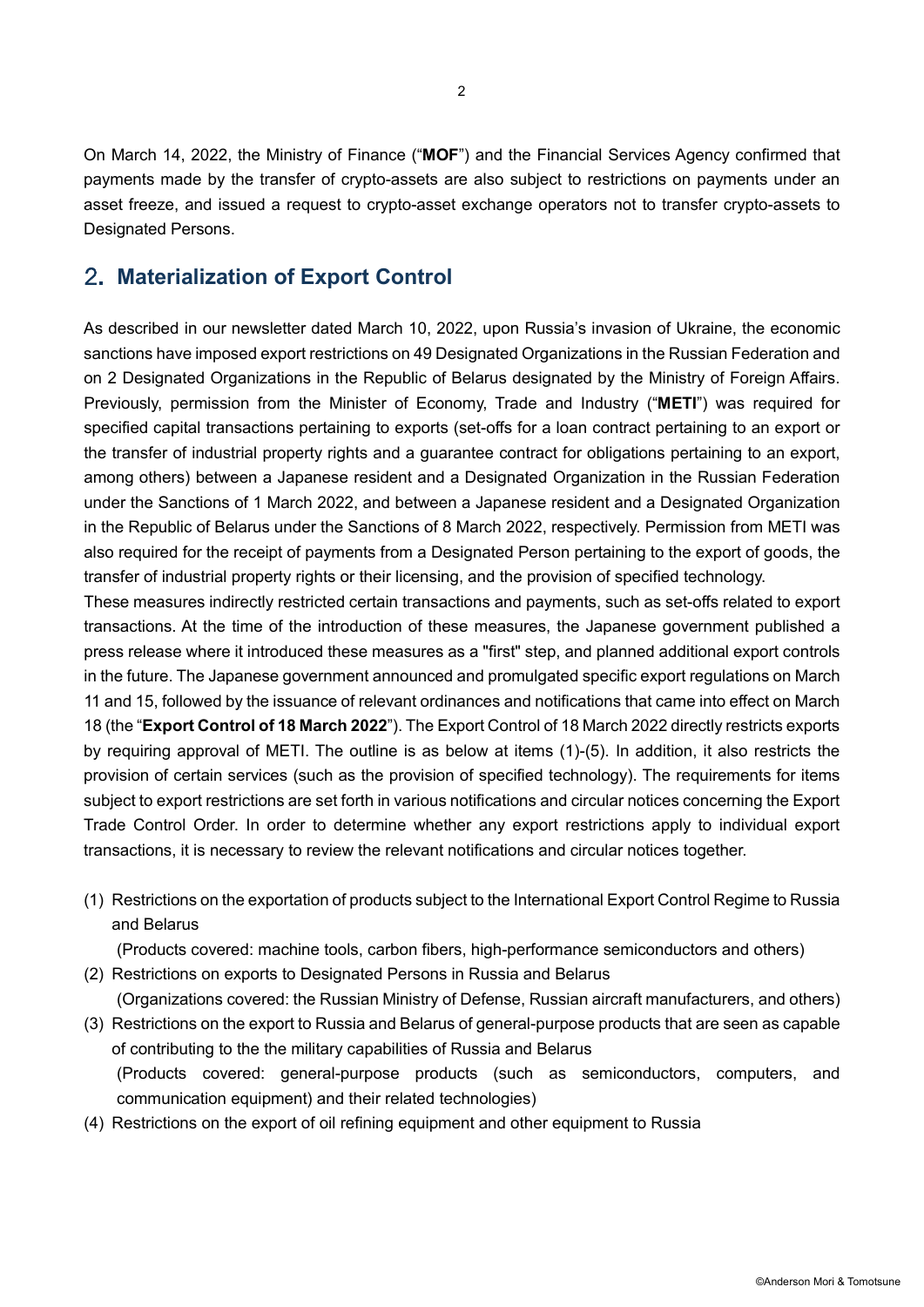(5) Restrictions on exports to the "Donetsk People's Republic" (self-proclaimed) and the "Luhansk People's Republic" (self-proclaimed)

The Export Control of 18 March 2022 restricts not only exports to Designated Persons, but also exports of certain goods to Russia and Belarus, regardless of who receives such goods. As a general rule, it is necessary to confirm the applicability of the economic sanctions to goods destined for Russia and Belarus. In addition, exports to Designated Persons in Russia and Belarus subject to the approval of METI ((2) above) are defined as exports made "through direct or indirect transactions with a Designated Person" (Article 2 (1) 1-6 and 1-7 of the Export Trade Control Order after the revision), and attention should be paid to the possibility that the Export Control of 18 March 2022 may apply when a Designated Person is not the direct export destination but the final recipient of goods.

Approval by METI is required for the above exports under the Export Control of 18 March 2022, but METI has also issued a circular notice<sup>[1](#page-2-0)</sup> to the effect that such approval will not in principle be granted to any exports. As exceptions, approval may be granted for the export of such goods as food and medicine, exports for humanitarian aid and exports for cybersecurity. Another exception is when exports are made to subsidiaries of corporations of Japan or of certain other countries (exports in which an end-user is a legal entity, all shares of which are held by a corporation in Japan or in certain countries/regions).

With regard to (5) above, the import of goods from Ukraine originating in the "Donetsk People's Republic" (self-proclaimed) and the "Luhansk People's Republic" (self-proclaimed) are already subject to the approval of METI under the Sanctions of 26 February 2022. Therefore, together with the Export Control of 18 March 2022, both imports to and exports from these regions are now restricted.

Previously, permission from METI was required for specified capital transactions with, and the receipt of certain payments from, Designated Persons, but the Export Control of 18 March 2022 abolished said permission procedure for such transactions and payments, in conjunction with the introduction of the aforementioned specific export control measures.

| Outline of Asset Freeze and Other Measures (as of March 23, 2022) |                                    |  |                                      |                           |  |
|-------------------------------------------------------------------|------------------------------------|--|--------------------------------------|---------------------------|--|
|                                                                   | Main Sanctions                     |  | Designated Organizations             | Designated Individuals    |  |
| Permission                                                        | by a resident to<br>Payment<br>- a |  | 16 organizations subject to the 2014 | 66 individuals subject to |  |
| from MOF                                                          | Designated Person, irrelevant of   |  | <b>Sanctions</b>                     | the 2014 Sanctions        |  |
| (or METI) is                                                      | whether the payment is made from   |  | · Chernomorneftegaz                  | Officials of the Crimean  |  |
| required for                                                      | Japan or abroad                    |  | · Self-proclaimed Donetsk People's   | Republic                  |  |

### [Appended Table]

<sup>-</sup><sup>1</sup> "Operation of the Export Trade Control Order" (62 Trade Bureau No. 322 and Export Notes 62 No.11, dated November

<span id="page-2-0"></span><sup>6, 1987)</sup> and "Export Approval to Belarus, Russia or Ukraine" (20220311 Trade Bureau No. 3, and Export Notes 2022 No. 10)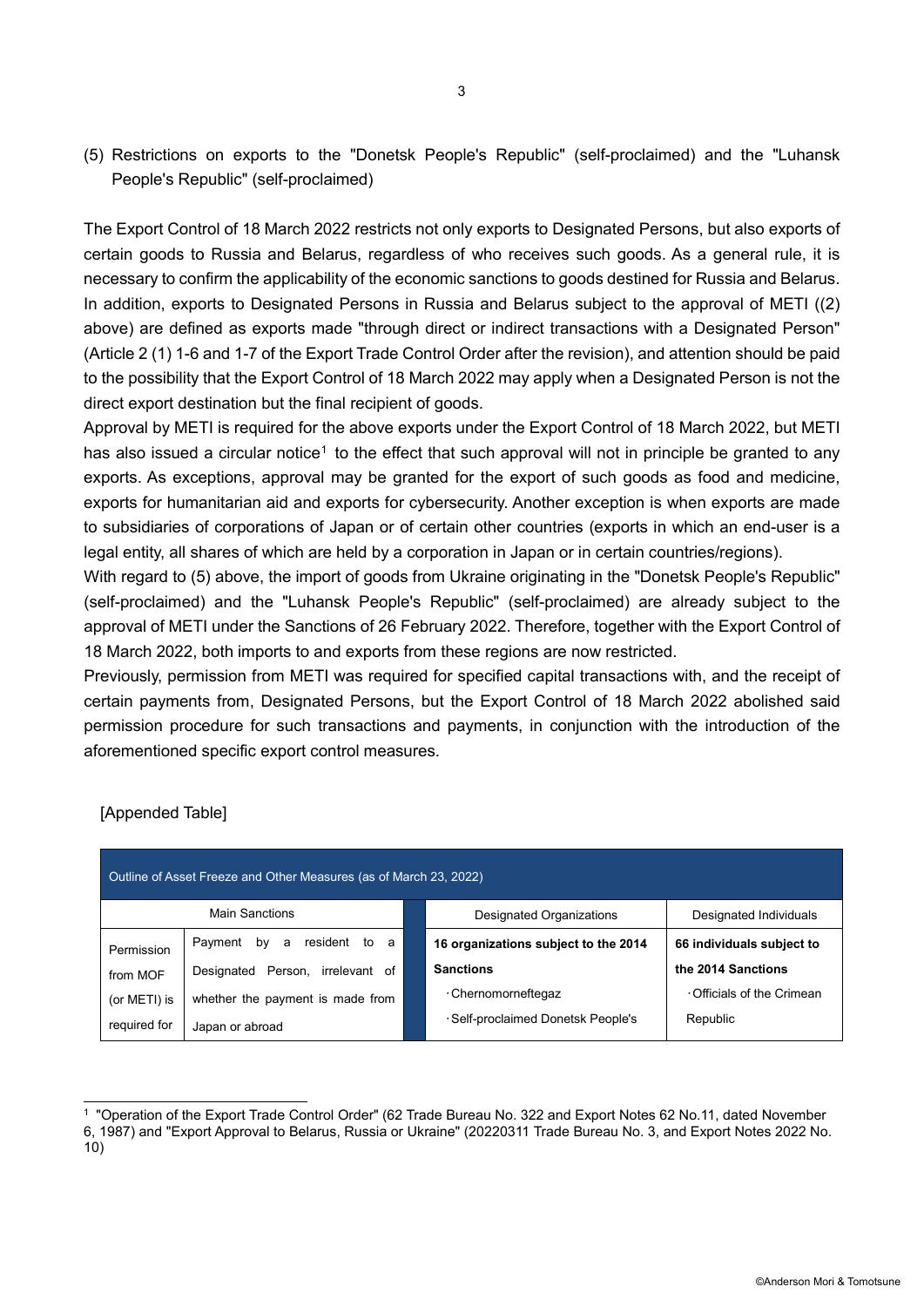| payments     |                                     | Republic                                   | · People associated with    |
|--------------|-------------------------------------|--------------------------------------------|-----------------------------|
| to the       | Payment by a non-resident to a      | · Self-proclaimed Donbass People's         | the self-proclaimed         |
| Designated   | Designated Person made overseas     | Militia, etc.                              | Donetsk People's            |
| Persons      | from Japan                          |                                            | Republic, etc.              |
|              |                                     | 1 bank subject to the Sanctions of 26      |                             |
|              |                                     | February 2022, and subsidiaries in         | 24 individuals subject to   |
|              |                                     | which said bank holds 50% or more          | the Sanctions of 26         |
|              | Payments by a Designated Person     | of equity interest (effective from         | February 2022               |
|              | made overseas from Japan            | March 28)                                  | · People associated with    |
|              |                                     | ·Bank Russiya                              | the self-proclaimed         |
|              |                                     |                                            | Donetsk People's            |
|              | Deposit contract between a resident |                                            | Republic                    |
|              | and a non-resident who is a         |                                            | · People associated with    |
|              |                                     | 3 banks subject to the Sanctions of 1      | the self-proclaimed         |
|              | Designated Person (however, this    | March 2022, and subsidiaries in            | Luhansk People's            |
|              | does not apply where a resident     | which said banks (excluding the            | Republic                    |
|              | receives deposits from a non-       | <b>Central Bank of the Russian</b>         |                             |
|              | resident)                           | Federation) hold 50% or more of            | 6 individuals subject to    |
|              |                                     | equity interest                            | the Sanctions of 1 March    |
| Permission   | Trust agreement between a resident  | ⋅Central Bank of the Russian               | 2022                        |
| from MOF     | and a non-resident who is a         | Federation (effective from March 1)        | · President of Russia       |
| is required  | Designated Person (however, this    | · Promsvyzbank (effective from March       | · Senior Russian officials  |
| for capital  | does not apply where a resident is  | 31)                                        |                             |
| transactions | entrusted)                          | ·Vnesheconombank (VEB RF)                  |                             |
| (deposits,   |                                     | (effective from March 31)                  |                             |
| trusts and   |                                     |                                            |                             |
| loans) with  |                                     | 4 banks subject to the Sanctions of 3      | 18 individuals of Russia    |
| the          |                                     | March 2022, and subsidiaries in            | subject to the Sanctions of |
| Designated   |                                     | which said banks hold 50% or more          | 3 March 2022                |
| Persons      |                                     | of equity interest (effective from April   | · Senior Russian officials  |
|              | Transactions pertaining to the      | 2)                                         | ⋅CEO of Rosneft             |
|              | occurrence of claims based on a     | ∙VTB Bank                                  | ·CEO of Rostec, etc.        |
|              | loan agreement by a resident to a   | · Sovcombank                               |                             |
|              | non-resident who is a Designated    | ·Novikombank                               |                             |
|              | Person                              | ∙Otkritie                                  |                             |
|              |                                     |                                            | 37 individuals of Belarus   |
|              |                                     | 2 organizations subject to the             | subject to the Sanctions of |
|              |                                     | Sanction of 3 March 2022                   | 3 March 2022                |
|              |                                     | · State Authority for Military Industry of | President of Belarus        |
|              |                                     | the Republic of Belarus                    | · Senior Belarusian         |
|              |                                     |                                            |                             |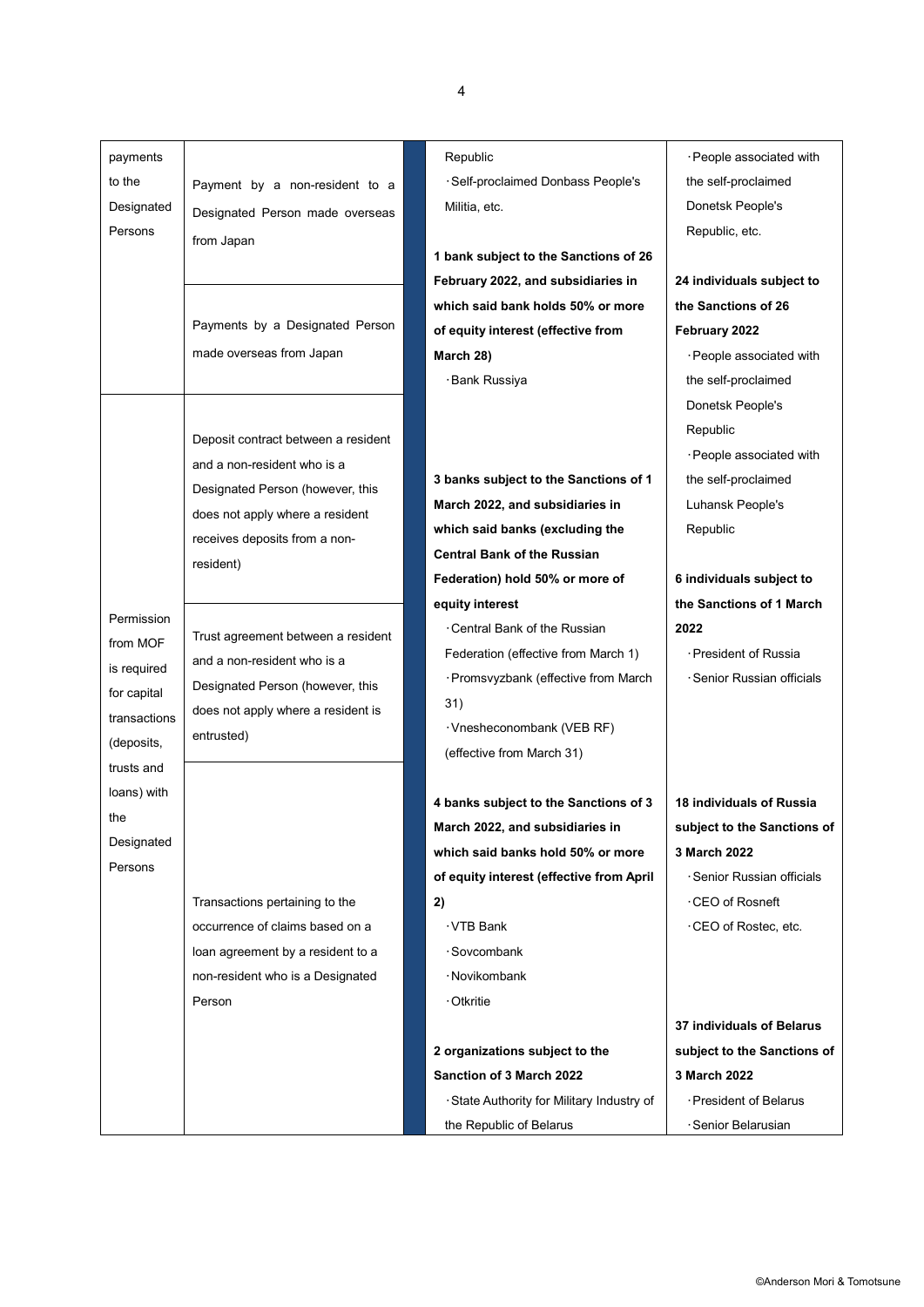| · Minsk Wheel Tractor Plant            | officials                   |
|----------------------------------------|-----------------------------|
|                                        | · People associated with    |
| 2 Russian organizations subject to     | the self-proclaimed         |
| the Sanctions of 3 March 2022          | Donetsk People's            |
| · Internet Research Agency             | Republic                    |
| · Private Military Company Wagner      | · People associated with    |
|                                        | the self-proclaimed         |
|                                        | Luhansk People's            |
| 10 organizations of Belarus subject to | Republic                    |
| the Sanctions of 8 March 2022.         |                             |
| · Beltechexport                        | 20 individuals of Russia    |
| ·Sinesis Group, etc.                   | subject to the Sanctions of |
|                                        | 8 March 2022                |
|                                        | · Senior Russian officials  |
|                                        | · Gas pipe construction     |
|                                        | company owners              |
| 3 banks of Belarus subject to the      | CEO of Transneft, etc.      |
| Sanctions of 11 March 2022, and        |                             |
| subsidiaries in which said banks hold  | 12 individuals of Belarus   |
| 50% or more of equity interest         | subject to the Sanctions of |
| (effective from April 10)              | 8 March 2022                |
| ·Belagroprombank                       | ·Belarusian officials       |
| · Bank Dabrabyt                        | · Belarusian logistics      |
| Development Bank of the Republic of    | company owners, etc.        |
| <b>Belarus</b>                         |                             |
|                                        | 17 individuals of Russia    |
|                                        | subject to the Sanctions of |
|                                        | 15 March 2022               |
|                                        | · Representatives of        |
| 9 Russian organizations subject to     | Russa                       |
| the Sanctions of 18 March 2022 and     | ·Business oligarchs, etc.   |
| subsidiaries in which said             |                             |
| organizations hold 50% or more of      | 15 individuals of Russia    |
| equity interest                        | subject to the Sanctions of |
| · Rosneft Aero                         | 18 March 2022               |
| · JSC Rosoboronexport, etc.            | · Senior Russian officials  |
|                                        | A relative of Rosneft's     |
|                                        | CEO, etc.                   |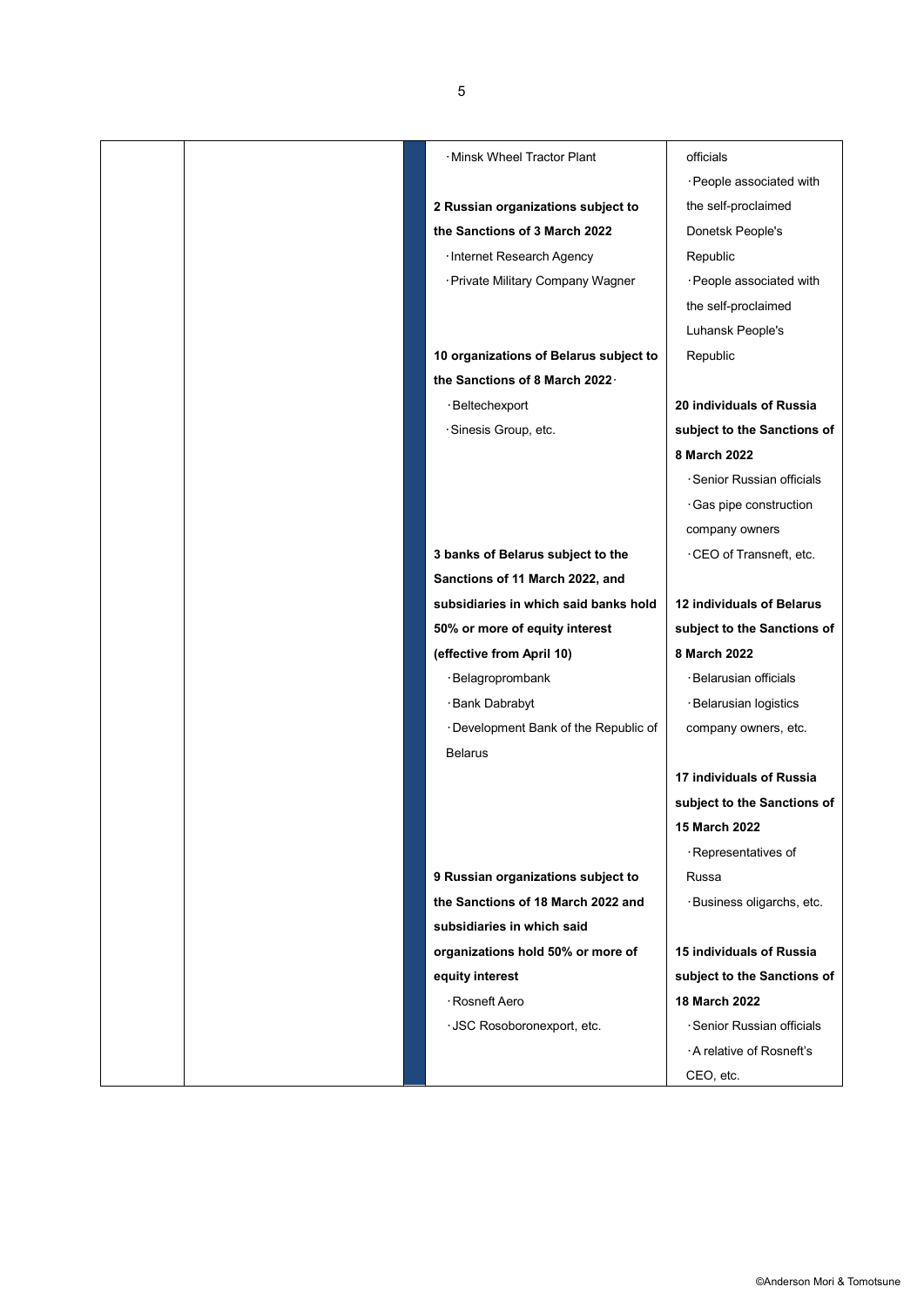| Outline of Export-Import Related Measures (as of March 23, 2022)                                                                                           |                                                                                                                                                                                                                                                                                                                                                                                                                                                                                                                                                                            |  |  |  |
|------------------------------------------------------------------------------------------------------------------------------------------------------------|----------------------------------------------------------------------------------------------------------------------------------------------------------------------------------------------------------------------------------------------------------------------------------------------------------------------------------------------------------------------------------------------------------------------------------------------------------------------------------------------------------------------------------------------------------------------------|--|--|--|
| Permission from METI (approval from the<br>competent authority) is required                                                                                | Designated Items, Designated Persons, Designated Regions                                                                                                                                                                                                                                                                                                                                                                                                                                                                                                                   |  |  |  |
| Export of products subject to the International                                                                                                            | (Designated Regions)<br>Russia, Belarus                                                                                                                                                                                                                                                                                                                                                                                                                                                                                                                                    |  |  |  |
| Export Control Regime to Russia and Belarus                                                                                                                | (Designated Items)<br>Machine tools, carbon fibers, high-performance semiconductors, etc.                                                                                                                                                                                                                                                                                                                                                                                                                                                                                  |  |  |  |
| Export of goods to Designated Persons in Russia<br>and Belarus                                                                                             | (Designated Persons)<br>49 Russian organizations subject to the Sanctions of 1 March 2022<br>(effective from March 8)<br>Communication Center of the Ministry of Defense<br>· International Center for Quantum Optics and Quantum Technologies<br>Rocket and Space Center - Progress<br>· Moscow Institute of Physics and Technology<br>· Rostec (Russian Technologies State Corporation)<br>· Uniform Engine Corporation, etc.<br>2 organizations in Belarus subject to the Sanctions of 8 March 2022<br>(effective from March 15)<br>· Ministry of Defense<br>· Integral |  |  |  |
| Export to Russia and Belarus of general-purpose<br>products that are seen as capable of contributing to<br>the military capabilities of Russia and Belarus | (Designated Regions)<br>Russia, Belarus<br>(Designated Items)<br>General-purpose products (semiconductors, computers, communication<br>equipment, etc.)                                                                                                                                                                                                                                                                                                                                                                                                                    |  |  |  |
| Export of oil refining equipment and other equipment<br>to Russia                                                                                          | (Designated Regions)<br>Russia<br>(Designated Items)<br>Oil refining equipment, etc.                                                                                                                                                                                                                                                                                                                                                                                                                                                                                       |  |  |  |
| Export and import to the "Donetsk People's<br>Republic"<br>(self-proclaimed) and the<br>"Luhansk<br>People's Republic" (self-proclaimed)                   | (Designated Regions)<br>The "Donetsk People's Republic" (self-proclaimed), the "Luhansk<br>People's Republic" (self-proclaimed)                                                                                                                                                                                                                                                                                                                                                                                                                                            |  |  |  |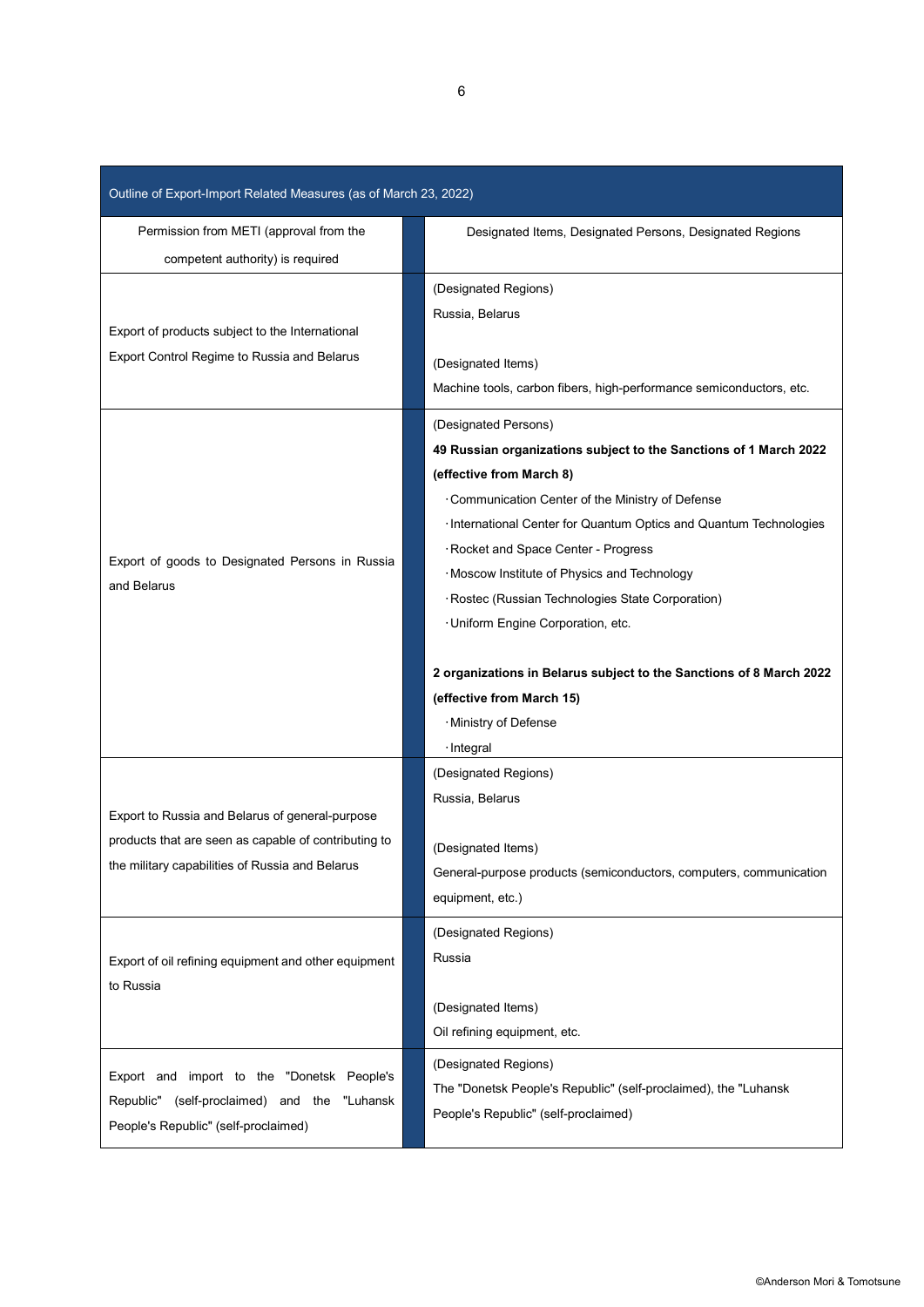| Outline of Measures Concerning Issuance and Trading of Securities (as of March 23, 2022)                                                                                                                                                                                                                                                                                                                                                                                                                                                                                                                                                                 |                                                                                                                                                                                                        |  |  |  |
|----------------------------------------------------------------------------------------------------------------------------------------------------------------------------------------------------------------------------------------------------------------------------------------------------------------------------------------------------------------------------------------------------------------------------------------------------------------------------------------------------------------------------------------------------------------------------------------------------------------------------------------------------------|--------------------------------------------------------------------------------------------------------------------------------------------------------------------------------------------------------|--|--|--|
| <b>Main Sanctions</b>                                                                                                                                                                                                                                                                                                                                                                                                                                                                                                                                                                                                                                    | <b>Designated Persons</b>                                                                                                                                                                              |  |  |  |
| Permission from MOF is required for the issuance and<br>offering of new securities in Japan by the Designated<br>Persons.                                                                                                                                                                                                                                                                                                                                                                                                                                                                                                                                | 5 banks subject to the 2014 Sanctions, and subsidiaries in<br>which said banks have 50% or more equity interest<br>· Sberbank<br>· VTB Bank                                                            |  |  |  |
| * This applies to securities with a maturity period exceeding<br>30 days in relation to the Designated Persons subject to the<br>2014 Sanctions (Sberbank, VTB Bank, etc.).                                                                                                                                                                                                                                                                                                                                                                                                                                                                              | · Vnesheconombank (VEB RF)<br>· Gazprombank<br>· Russian Agricultural Bank                                                                                                                             |  |  |  |
| * The maturity period is irrelevant in relation to the<br>Designated Persons subject to the Sanctions of 26<br>February 2022 (the Russian government, the Central Bank,<br>$etc.$ ).                                                                                                                                                                                                                                                                                                                                                                                                                                                                     | 3 organizations subject to the Sanctions of 26 February<br>2022<br>· Government of the Russian Federation<br>· Government agencies of the Russian Federation<br>Central Bank of the Russian Federation |  |  |  |
| Permission from MOF is required for services by a resident<br>pertaining to the issuance and offering of new securities by<br>the Designated Persons subject to the 2014 Sanction<br>(Sberbank, VTB Bank, etc.) and the Sanctions of 26<br>February 2022 (the Russian government, the Central Bank,<br>etc.)<br>Permission from MOF is required when (1) a resident<br>acquires from a non-resident securities issued by the<br>Designated Persons subject to the Sanctions of 26<br>February 2022 (the Russian government, the Central Bank,<br>etc.) on and after February 26, 2022 and (2) a resident<br>transfers such securities to a non-resident. |                                                                                                                                                                                                        |  |  |  |